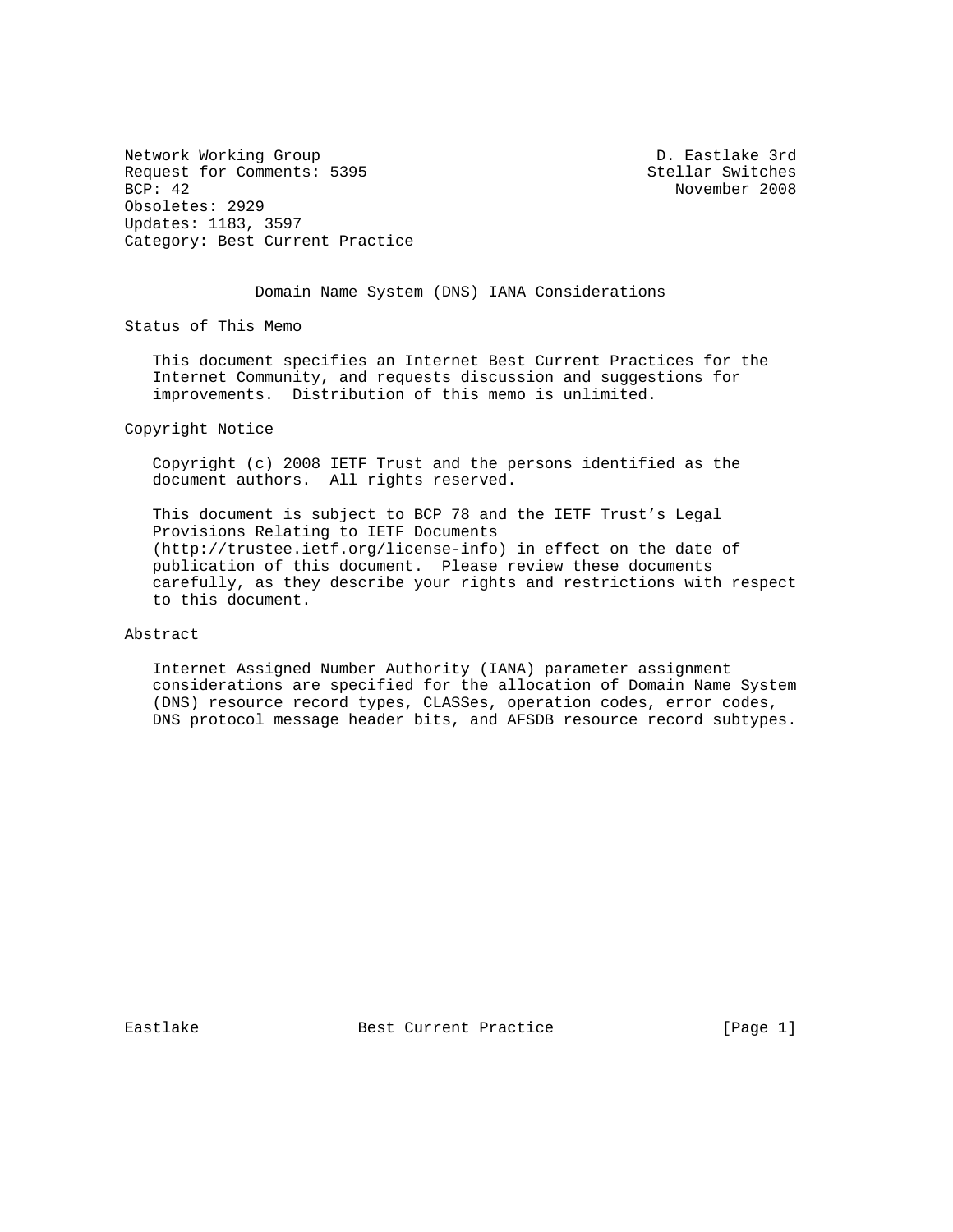# Table of Contents

| 3.1.1. DNS RRTYPE Allocation Policy 8     |  |
|-------------------------------------------|--|
|                                           |  |
|                                           |  |
| 3.1.4. The AFSDB RR Subtype Field 10      |  |
|                                           |  |
|                                           |  |
|                                           |  |
|                                           |  |
|                                           |  |
| 5.                                        |  |
| Appendix A. RRTYPE Allocation Template 14 |  |
|                                           |  |
|                                           |  |

## 1. Introduction

 The Domain Name System (DNS) provides replicated distributed secure hierarchical databases that store "resource records" (RRs) under domain names. DNS data is structured into CLASSes and zones that can be independently maintained. See [RFC1034], [RFC1035], [RFC2136], [RFC2181], and [RFC4033], familiarity with which is assumed.

 This document provides, either directly or by reference, the general IANA parameter assignment considerations that apply across DNS query and response headers and all RRs. There may be additional IANA considerations that apply to only a particular RRTYPE or query/response OpCode. See the specific RFC defining that RRTYPE or query/response OpCode for such considerations if they have been defined, except for AFSDB RR considerations [RFC1183], which are included herein. This RFC obsoletes [RFC2929].

 IANA currently maintains a web page of DNS parameters available from http://www.iana.org.

1.1. Terminology

 "IETF Standards Action", "IETF Review", "Specification Required", and "Private Use" are as defined in [RFC5226].

Eastlake Best Current Practice [Page 2]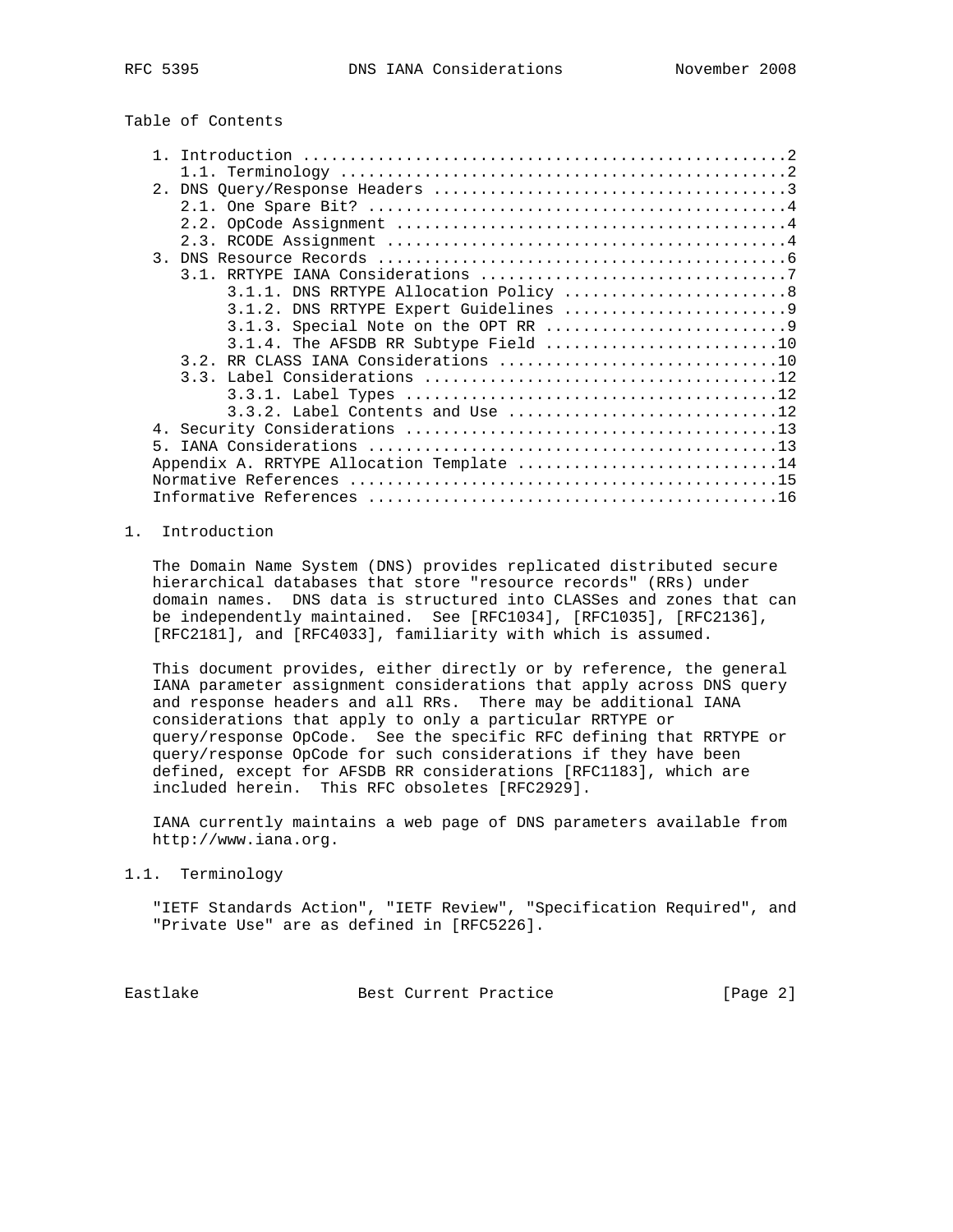### 2. DNS Query/Response Headers

 The header for DNS queries and responses contains field/bits in the following diagram taken from [RFC2136] and [RFC2929]:



 The ID field identifies the query and is echoed in the response so they can be matched.

The QR bit indicates whether the header is for a query or a response.

 The AA, TC, RD, RA, AD, and CD bits are each theoretically meaningful only in queries or only in responses, depending on the bit. However, some DNS implementations copy the query header as the initial value of the response header without clearing bits. Thus, any attempt to use a "query" bit with a different meaning in a response or to define a query meaning for a "response" bit is dangerous, given existing implementation. Such meanings may only be assigned by an IETF Standards Action.

 The unsigned integer fields query count (QDCOUNT), answer count (ANCOUNT), authority count (NSCOUNT), and additional information count (ARCOUNT) express the number of records in each section for all OpCodes except Update [RFC2136]. These fields have the same structure and data type for Update but are instead the counts for the zone (ZOCOUNT), prerequisite (PRCOUNT), update (UPCOUNT), and additional information (ARCOUNT) sections.

Eastlake Best Current Practice [Page 3]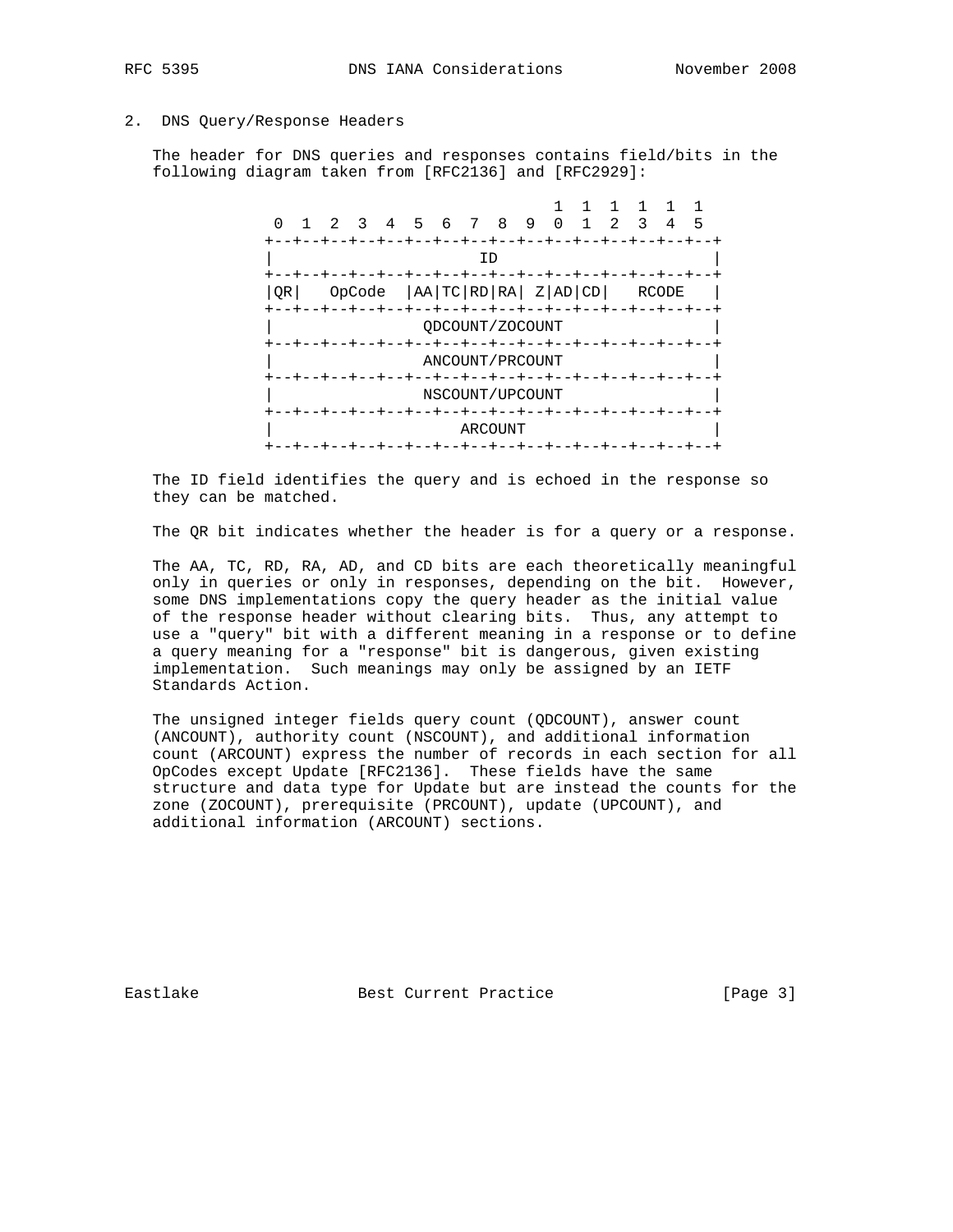2.1. One Spare Bit?

 There have been ancient DNS implementations for which the Z bit being on in a query meant that only a response from the primary server for a zone is acceptable. It is believed that current DNS implementations ignore this bit.

Assigning a meaning to the Z bit requires an IETF Standards Action.

2.2. OpCode Assignment

Currently DNS OpCodes are assigned as follows:

OpCode Name Reference 0 Query [RFC1035] 1 IQuery (Inverse Query, Obsolete) [RFC3425] 2 Status [RFC1035] 3 available for assignment 4 Notify [RFC1996] 5 Update [RFC2136] 6-15 available for assignment

 New OpCode assignments require an IETF Standards Action as modified by [RFC4020].

## 2.3. RCODE Assignment

 It would appear from the DNS header above that only four bits of RCODE, or response/error code, are available. However, RCODEs can appear not only at the top level of a DNS response but also inside OPT RRs [RFC2671], TSIG RRs [RFC2845], and TKEY RRs [RFC2930]. The OPT RR provides an 8-bit extension resulting in a 12-bit RCODE field, and the TSIG and TKEY RRs have a 16-bit RCODE field.

Eastlake Best Current Practice [Page 4]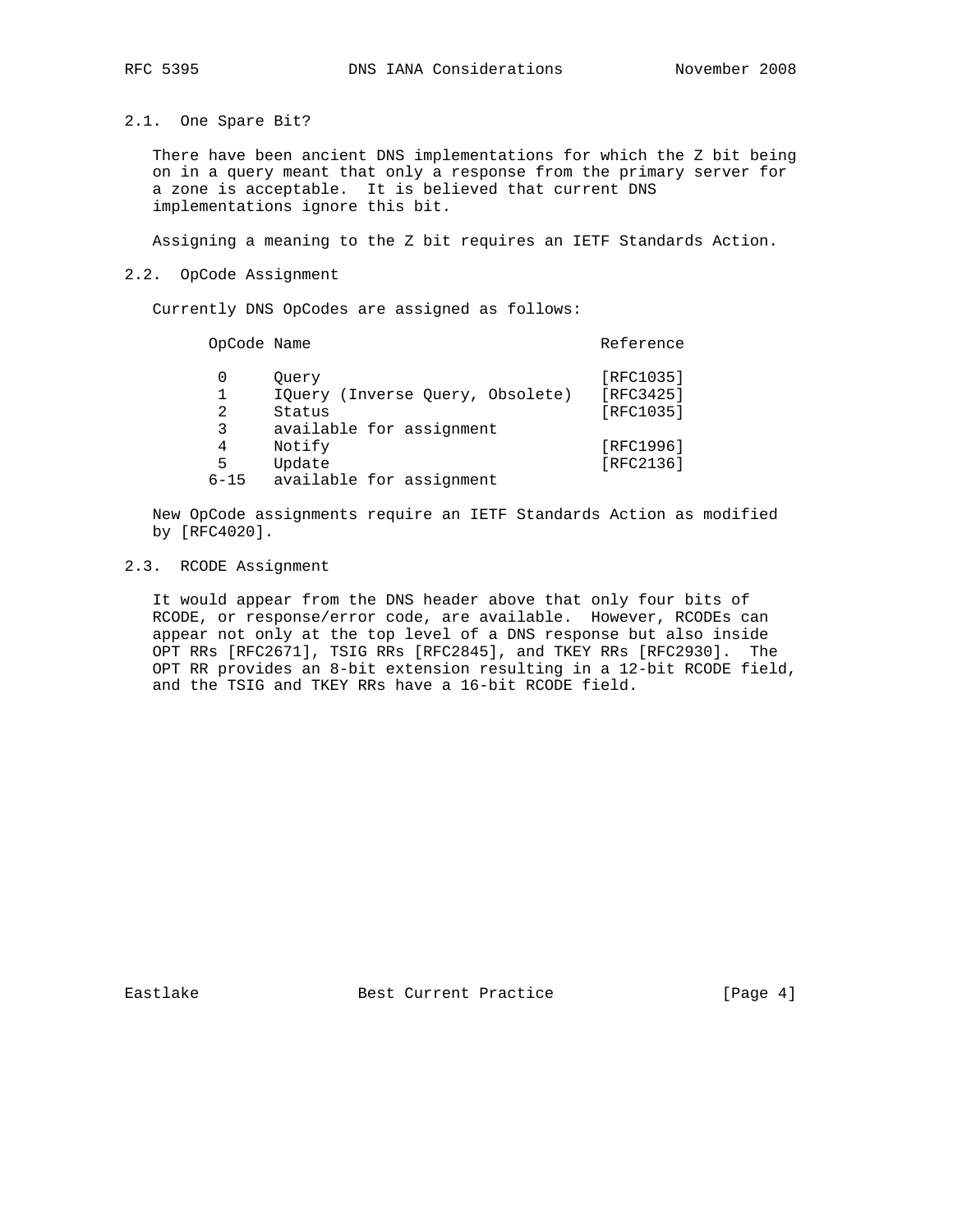Error codes appearing in the DNS header and in these three RR types all refer to the same error code space with the single exception of error code 16, which has a different meaning in the OPT RR from its meaning in other contexts. See table below.

| RCODE                                | Name             | Description                                | Reference |
|--------------------------------------|------------------|--------------------------------------------|-----------|
| Decimal                              |                  |                                            |           |
|                                      | Hexadecimal      |                                            |           |
| $\mathbf{0}$                         | NoError          | No Error                                   | [RFC1035] |
| $\mathbf 1$                          | FormErr          | Format Error                               | [RFC1035] |
| $\overline{a}$                       | ServFail         | Server Failure                             | [RFC1035] |
| $\mathbf{3}$                         | NXDomain         | Non-Existent Domain                        | [RFC1035] |
| $\overline{4}$                       | NotImp           | Not Implemented                            | [RFC1035] |
| 5                                    | Refused          | Query Refused                              | [RFC1035] |
| 6                                    | YXDomain         | Name Exists when it should not             | [RFC2136] |
| 7                                    | YXRRSet          | RR Set Exists when it should not           | [RFC2136] |
| 8                                    | NXRRSet          | RR Set that should exist does not          | [RFC2136] |
| 9                                    | NotAuth          | Server Not Authoritative for zone          | [RFC2136] |
| 10                                   | NotZone          | Name not contained in zone                 | [RFC2136] |
| $11 - 15$                            |                  | Available for assignment                   |           |
| 16                                   | <b>BADVERS</b>   | Bad OPT Version                            | [RFC2671] |
| 16                                   | <b>BADSIG</b>    | TSIG Signature Failure                     | [RFC2845] |
| 17                                   | BADKEY           | Key not recognized                         | [RFC2845] |
| 18                                   | BADTIME          | Signature out of time window               | [RFC2845] |
|                                      | 19 BADMODE       | Bad TKEY Mode                              | [RFC2930] |
|                                      | 20 BADNAME       | Duplicate key name                         | [RFC2930] |
|                                      | 21 BADALG        | Algorithm not supported                    | [RFC2930] |
| 22                                   | <b>BADTRUC</b>   | Bad Truncation                             | [RFC4635] |
|                                      | $23 - 3,840$     |                                            |           |
| $0x0017 - 0x0F00$                    |                  | Available for assignment                   |           |
|                                      |                  |                                            |           |
| $3,841 - 4,095$                      |                  |                                            |           |
| $0 \times 0$ F $01 - 0 \times 0$ FFF |                  | Private Use                                |           |
|                                      | $4,096 - 65,534$ |                                            |           |
| $0x1000 - 0xFFFF$                    |                  | Available for assignment                   |           |
|                                      |                  |                                            |           |
| 65,535                               |                  |                                            |           |
| $0x$ FFFF                            |                  | Reserved, can only be allocated by an IETF |           |
|                                      |                  | Standards Action.                          |           |
|                                      |                  |                                            |           |

 Since it is important that RCODEs be understood for interoperability, assignment of new RCODE listed above as "available for assignment" requires an IETF Review.

Eastlake Best Current Practice [Page 5]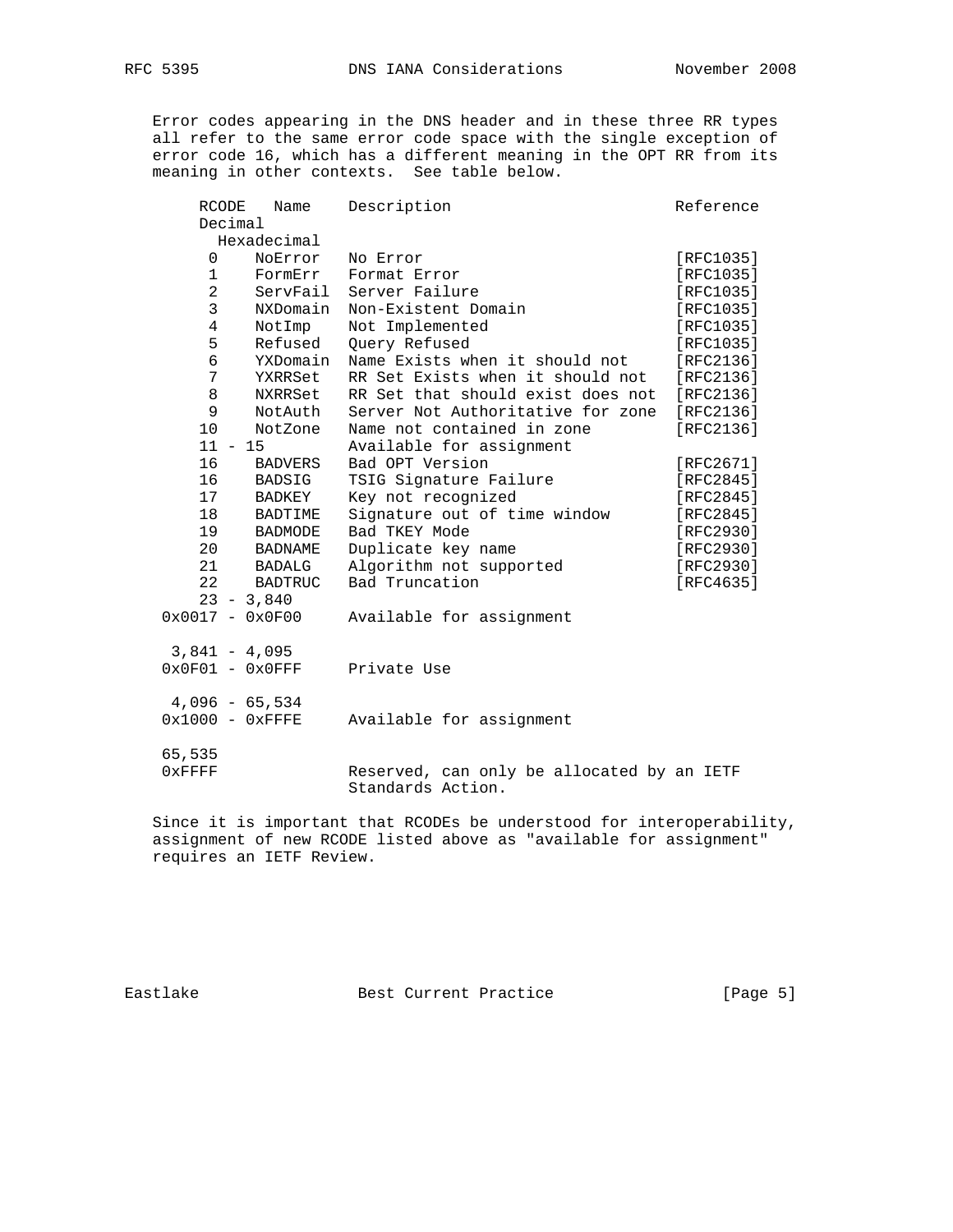## 3. DNS Resource Records

 All RRs have the same top-level format, shown in the figure below taken from [RFC1035].



 NAME is an owner name, i.e., the name of the node to which this resource record pertains. NAMEs are specific to a CLASS as described in section 3.2. NAMEs consist of an ordered sequence of one or more labels, each of which has a label type [RFC1035] [RFC2671].

 TYPE is a 2-octet unsigned integer containing one of the RRTYPE codes. See section 3.1.

 CLASS is a 2-octet unsigned integer containing one of the RR CLASS codes. See section 3.2.

 TTL is a 4-octet (32-bit) unsigned integer that specifies, for data TYPEs, the number of seconds that the resource record may be cached before the source of the information should again be consulted. Zero is interpreted to mean that the RR can only be used for the transaction in progress.

 RDLENGTH is an unsigned 16-bit integer that specifies the length in octets of the RDATA field.

Eastlake Best Current Practice [Page 6]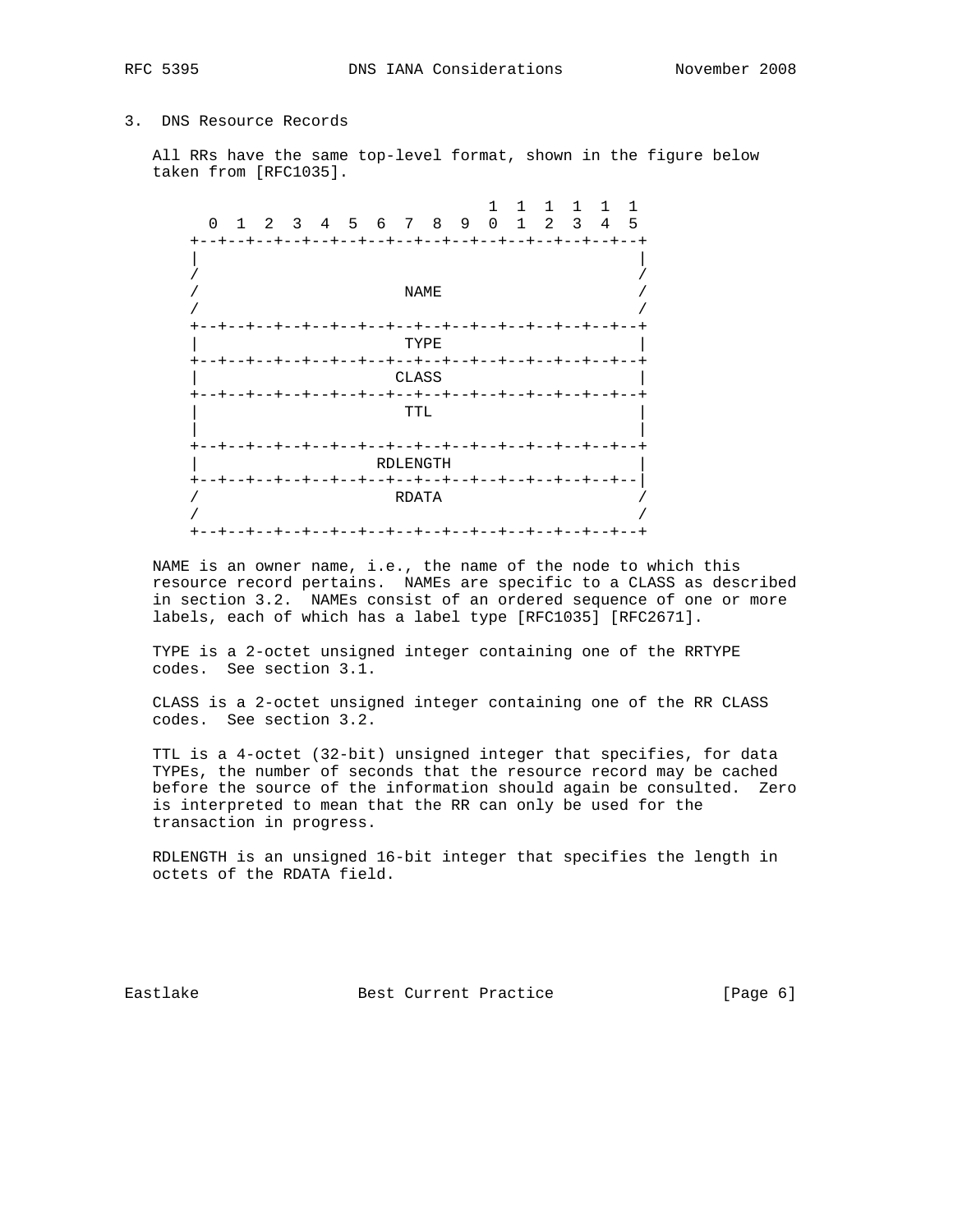RDATA is a variable length string of octets that constitutes the resource. The format of this information varies according to the TYPE and, in some cases, the CLASS of the resource record.

3.1. RRTYPE IANA Considerations

 There are three subcategories of RRTYPE numbers: data TYPEs, QTYPEs, and Meta-TYPEs.

 Data TYPEs are the means of storing data. QTYPES can only be used in queries. Meta-TYPEs designate transient data associated with a particular DNS message and, in some cases, can also be used in queries. Thus far, data TYPEs have been assigned from 1 upward plus the block from 100 through 103 and from 32,768 upward, while Q and Meta-TYPEs have been assigned from 255 downward except for the OPT Meta-RR, which is assigned TYPE 41. There have been DNS implementations that made caching decisions based on the top bit of the bottom byte of the RRTYPE.

 There are currently three Meta-TYPEs assigned: OPT [RFC2671], TSIG [RFC2845], and TKEY [RFC2930]. There are currently five QTYPEs assigned: \* (ALL), MAILA, MAILB, AXFR, and IXFR.

 RRTYPEs have mnemonics that must be completely disjoint from the mnemonics used for CLASSes and that must match the following regular expression:

 $[A-Z][A-Z0-9-]*$ 

Considerations for the allocation of new RRTYPEs are as follows:

 Decimal Hexadecimal

 0 0x0000 - RRTYPE zero is used as a special indicator for the SIG (0) RR [RFC2931] and in other circumstances, and it must never be allocated for ordinary use.

1 - 127

 0x0001 - 0x007F - Remaining RRTYPEs in this range are assigned for data TYPEs by the DNS RRTYPE Allocation Policy as specified in Section 3.1.1.

128 - 255

 0x0080 - 0x00FF - Remaining RRTYPEs in this range are assigned for Q and Meta TYPEs by the DNS RRTYPE Allocation Policy as specified in Section 3.1.1.

Eastlake Best Current Practice Eastlake [Page 7]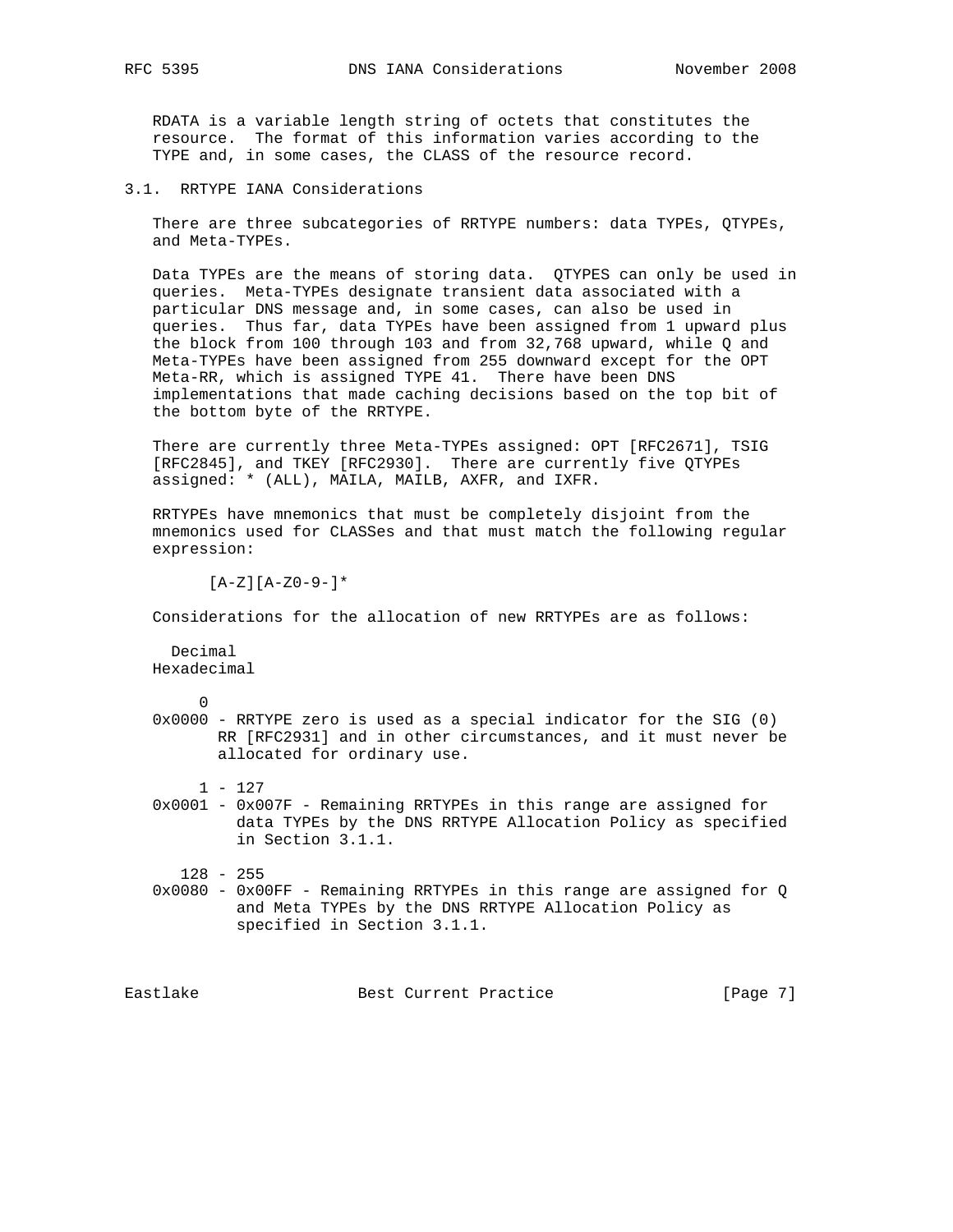256 - 61,439 0x0100 - 0xEFFF - Remaining RRTYPEs in this range are assigned for data RRTYPEs by the DNS RRTYPE Allocation Policy as specified in Section 3.1.1. (32,768 and 32,769 (0x8000 and 0x8001) have been assigned.) 61,440 - 65,279 0xF000 - 0xFEFF - Reserved for future use. IETF Review required to define use. 65,280 - 65,534 0xFF00 - 0xFFFE - Private Use. 65,535 0xFFFF - Reserved; can only be assigned by an IETF Standards Action.

3.1.1. DNS RRTYPE Allocation Policy

 Parameter values specified in Section 3.1 above, as assigned based on DNS RRTYPE Allocation Policy, are allocated by Expert Review if they meet the two requirements listed below. There will be a pool of a small number of Experts appointed by the IESG. Each application will be ruled on by an Expert selected by IANA. In any case where the selected Expert is unavailable or states they have a conflict of interest, IANA may select another Expert from the pool.

 Some guidelines for the Experts are given in Section 3.1.2. RRTYPEs that do not meet the requirements below may nonetheless be allocated by IETF Standards Action as modified by [RFC4020].

 1. A complete template as specified in Appendix A has been posted for three weeks to the namedroppers@ops.ietf.org mailing list before the Expert Review decision.

 Note that partially completed or draft templates may be posted directly by the applicant for comment and discussion, but the formal posting to start the three week period is made by the Expert.

 2. The RR for which an RRTYPE code is being requested is either (a) a data TYPE that can be handled as an Unknown RR as described in [RFC3597] or (b) a Meta-Type whose processing is optional, i.e., it is safe to simply discard RRs with that Meta-Type in queries or responses.

 Note that such RRs may include additional section processing, provided such processing is optional.

Eastlake Best Current Practice East (Page 8)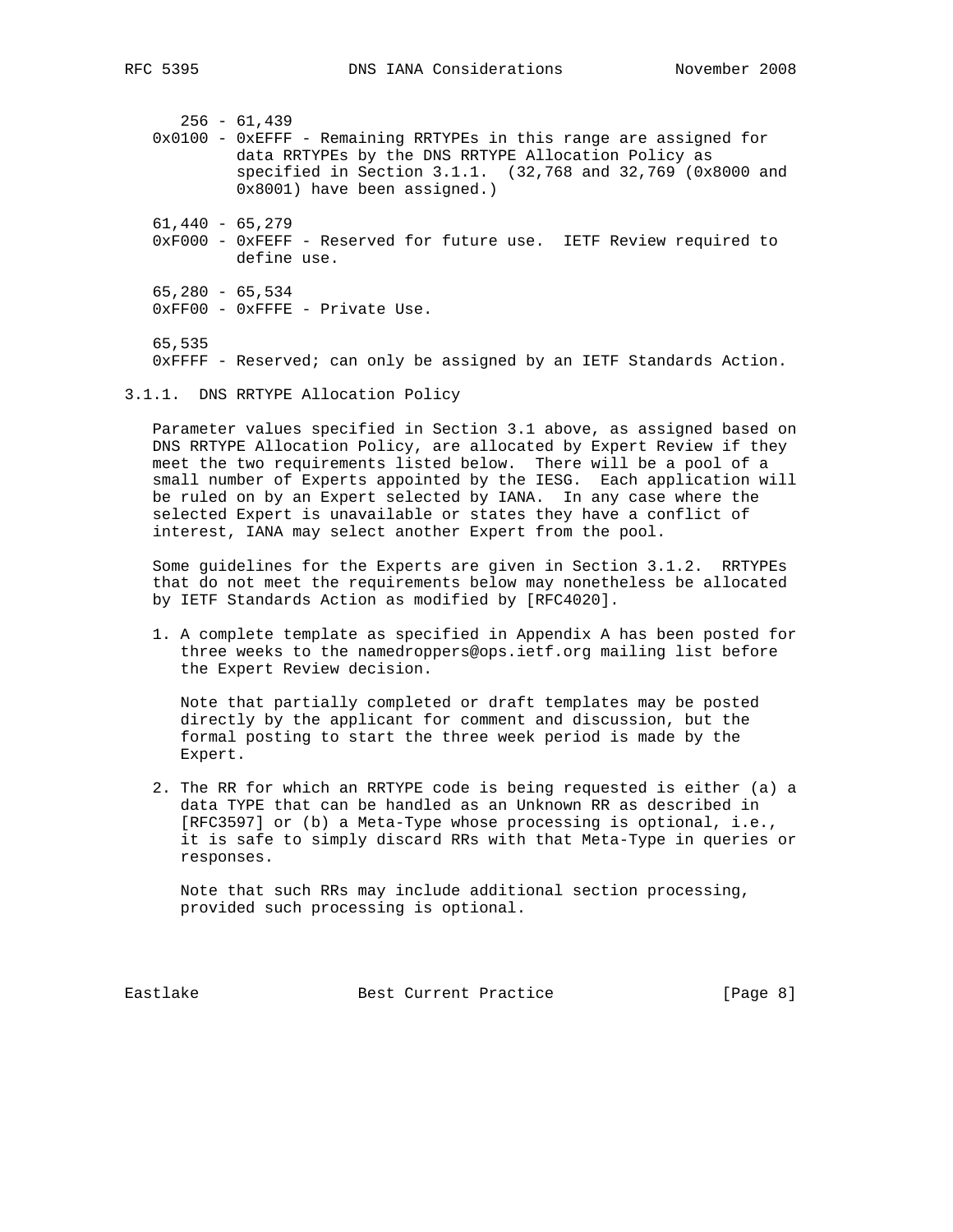No less than three weeks and no more than six weeks after a completed template has been formally posted to namedroppers@ops.ietf.org, the selected Expert shall post a message, explicitly accepting or rejecting the application, to IANA, namedroppers@ops.ietf.org, and the email address provided by the applicant. If the Expert does not post such a message, the application shall be considered rejected but may be re-submitted to IANA.

IANA shall maintain a public archive of approved templates.

### 3.1.2. DNS RRTYPE Expert Guidelines

 The selected DNS RRTYPE Expert is required to monitor discussion of the proposed RRTYPE, which may occur on the namedroppers@ops.ietf.org mailing list, and may consult with other technical experts as necessary. The Expert should normally reject any RRTYPE allocation request that meets one or more of the following criterion:

- 1. Was documented in a manner that was not sufficiently clear to evaluate or implement.
- 2. The proposed RRTYPE or RRTYPEs affect DNS processing and do not meet the criteria in point 2 of Section 3.1.1 above.
- 3. The documentation of the proposed RRTYPE or RRTYPEs is incomplete. (Additional documentation can be provided during the public comment period or by the Expert.)
- 4. Application use as documented makes incorrect assumptions about DNS protocol behavior, such as wild cards, CNAME, DNAME, etc.
- 5. An excessive number of RRTYPE values is being requested when the purpose could be met with a smaller number or with Private Use values.
- 3.1.3. Special Note on the OPT RR

 The OPT (OPTion) RR (RRTYPE 41) and its IANA Considerations are specified in [RFC2671]. Its primary purpose is to extend the effective field size of various DNS fields including RCODE, label type, OpCode, flag bits, and RDATA size. In particular, for resolvers and servers that recognize it, it extends the RCODE field from 4 to 12 bits.

Eastlake Best Current Practice East age 9]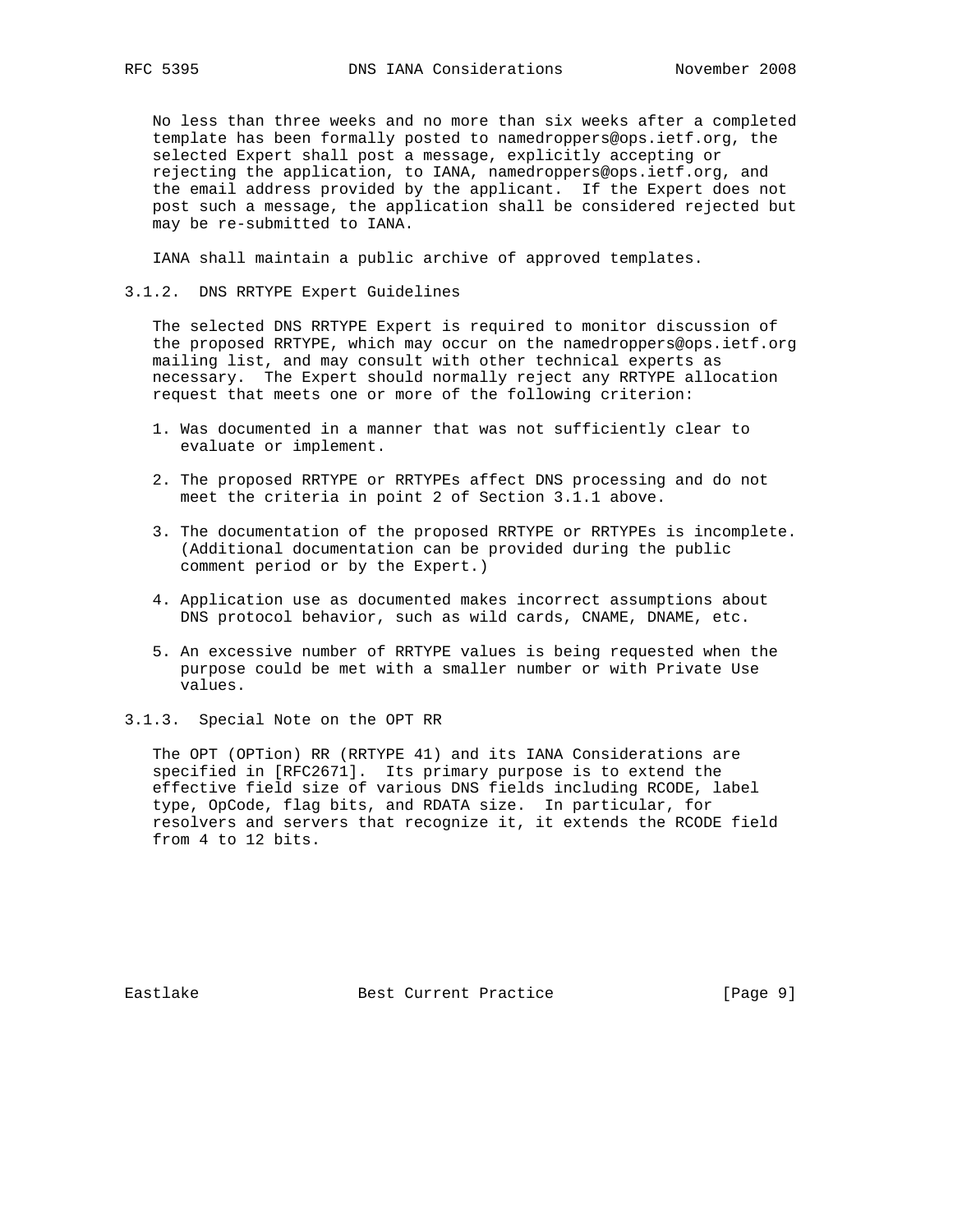3.1.4. The AFSDB RR Subtype Field

 The AFSDB RR [RFC1183] is a CLASS-insensitive RR that has the same RDATA field structure as the MX RR, but the 16-bit unsigned integer field at the beginning of the RDATA is interpreted as a subtype as follows:

 Decimal Hexadecimal  $\Omega$  0x0000 - Reserved; allocation requires IETF Standards Action. 1 0x0001 - Andrews File Service v3.0 Location Service [RFC1183]. 2 0x0002 - DCE/NCA root cell directory node [RFC1183].  $3 - 65,279$  0x0003 - 0xFEFF - Allocation by IETF Review. 65,280 - 65,534 0xFF00 - 0xFFFE - Private Use. 65,535 0xFFFF - Reserved; allocation requires IETF Standards Action.

3.2. RR CLASS IANA Considerations

 There are currently two subcategories of DNS CLASSes: normal, data-containing classes and QCLASSes that are only meaningful in queries or updates.

 DNS CLASSes have been little used but constitute another dimension of the DNS distributed database. In particular, there is no necessary relationship between the name space or root servers for one data CLASS and those for another data CLASS. The same DNS NAME can have completely different meanings in different CLASSes. The label types are the same, and the null label is usable only as root in every CLASS. As global networking and DNS have evolved, the IN, or Internet, CLASS has dominated DNS use.

 As yet there has not be a requirement for "meta-CLASSes". That would be a CLASS to designate transient data associated with a particular DNS message, which might be usable in queries. However, it is possible that there might be a future requirement for one or more "meta-CLASSes".

Eastlake Best Current Practice [Page 10]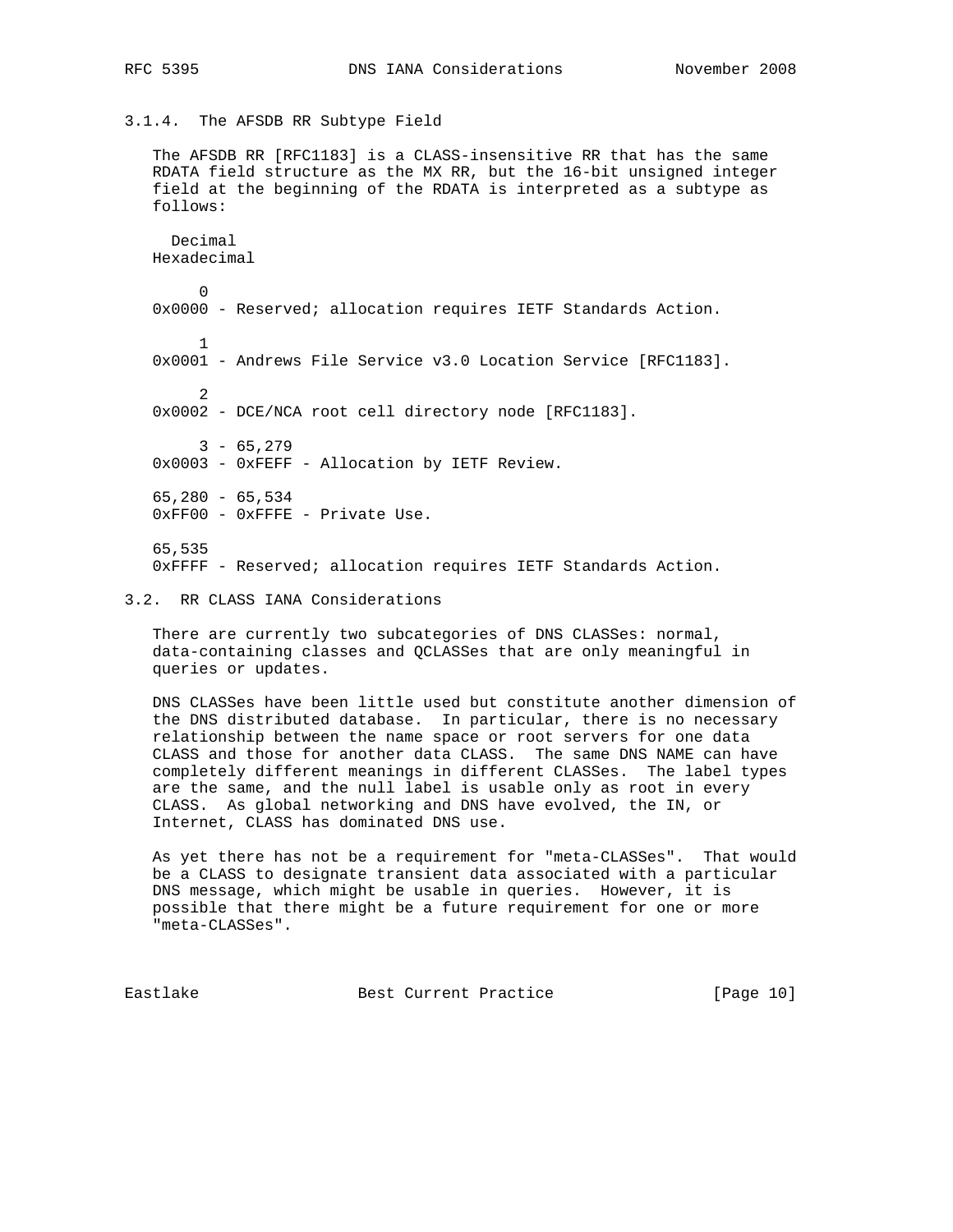CLASSes have mnemonics that must be completely disjoint from the mnemonics used for RRTYPEs and that must match the following regular expression:

 $[A-Z][A-Z0-9-]*$ 

 The current CLASS assignments and considerations for future assignments are as follows:

```
 Decimal
Hexadecimal
```
 0 0x0000 - Reserved; assignment requires an IETF Standards Action. 1 0x0001 - Internet (IN). 2 0x0002 - Available for assignment by IETF Review as a data CLASS. 3 0x0003 - Chaos (CH) [Moon1981]. 4 0x0004 - Hesiod (HS) [Dyer1987]. 5 - 127 0x0005 - 0x007F - Available for assignment by IETF Review for data CLASSes only. 128 - 253 0x0080 - 0x00FD - Available for assignment by IETF Review for QCLASSes and meta-CLASSes only. 254 0x00FE - QCLASS NONE [RFC2136]. 255 0x00FF - QCLASS \* (ANY) [RFC1035]. 256 - 32,767 0x0100 - 0x7FFF - Assigned by IETF Review. 32,768 - 57,343 0x8000 - 0xDFFF - Assigned for data CLASSes only, based on Specification Required as defined in [RFC5226].

Eastlake Best Current Practice [Page 11]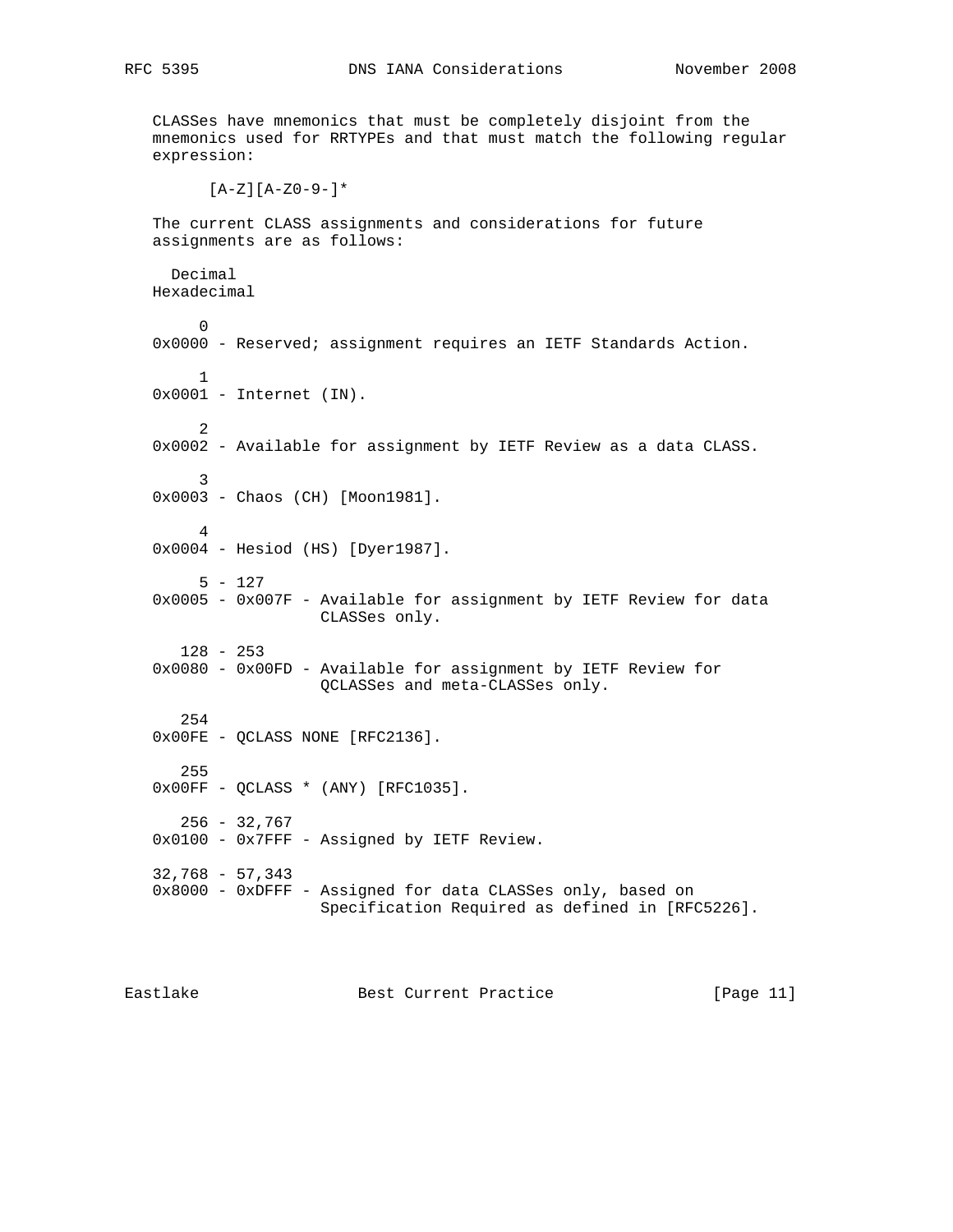57,344 - 65,279 0xE000 - 0xFEFF - Assigned for QCLASSes and meta-CLASSes only, based on Specification Required as defined in [RFC5226]. 65,280 - 65,534 0xFF00 - 0xFFFE - Private Use. 65,535 0xFFFF - Reserved; can only be assigned by an IETF Standards Action.

3.3. Label Considerations

DNS NAMEs are sequences of labels [RFC1035].

3.3.1. Label Types

 At the present time, there are two categories of label types: data labels and compression labels. Compression labels are pointers to data labels elsewhere within an RR or DNS message and are intended to shorten the wire encoding of NAMEs.

 The two existing data label types are sometimes referred to as Text and Binary. Text labels can, in fact, include any octet value including zero-value octets, but many current uses involve only [US-ASCII]. For retrieval, Text labels are defined to treat ASCII upper and lower case letter codes as matching [RFC4343]. Binary labels are bit sequences [RFC2673]. The Binary label type is Experimental [RFC3363].

IANA considerations for label types are given in [RFC2671].

3.3.2. Label Contents and Use

 The last label in each NAME is "ROOT", which is the zero-length label. By definition, the null or ROOT label cannot be used for any other NAME purpose.

 NAMEs are local to a CLASS. The Hesiod [Dyer1987] and Chaos [Moon1981] CLASSes are for essentially local use. The IN, or Internet, CLASS is thus the only DNS CLASS in global use on the Internet at this time.

 A somewhat out-of-date description of name allocation in the IN Class is given in [RFC1591]. Some information on reserved top-level domain names is in BCP 32 [RFC2606].

Eastlake Best Current Practice [Page 12]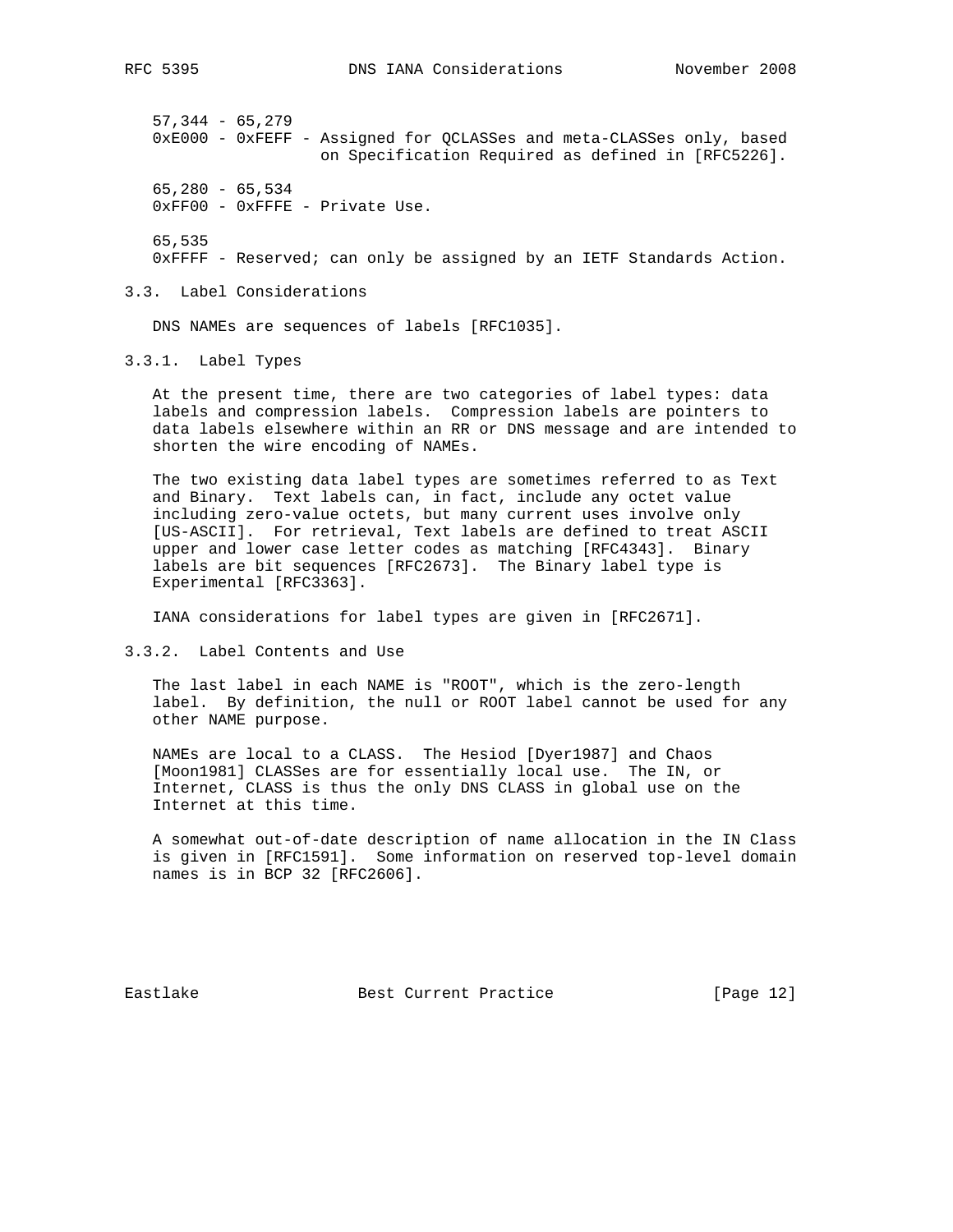### 4. Security Considerations

 This document addresses IANA considerations in the allocation of general DNS parameters, not security. See [RFC4033], [RFC4034], and [RFC4035] for secure DNS considerations.

5. IANA Considerations

 This document consists entirely of DNS IANA Considerations and includes the following changes from its predecessor [RFC2929]. It affects the DNS Parameters registry and its subregistries, which are available from http://www.iana.org.

 1. In the Domain Name System "Resource record (RR) TYPES and QTYPEs" registry, it changes most "IETF Consensus" and all "Specification Required" allocation policies for RRTYPEs to be "DNS TYPE Allocation Policy" and changes the policy for RRTYPE 0xFFFF to be "IETF Standards Action". Remaining instances of "IETF Consensus" are changed to "IETF Review", per [RFC5226]. It also specifies the "DNS TYPE Allocation Policy", which is based on Expert Review with additional provisions and restrictions, including the submittal of a completed copy of the template in Appendix A to dns-rrtype-applications@ietf.org, in most cases, and requires "IETF Standards Action" as modified by [RFC4020] in other cases.

 IANA shall establish a process for accepting such templates, selecting an Expert from those appointed to review such template form applications, archiving, and making available all approved RRTYPE allocation templates. It is the duty of the selected Expert to post the formal application template to the namedroppers@ops.ietf.org mailing list. See Section 3.1 and Appendix A for more details.

- 2. For OpCodes (see Section 2.2), it changes "IETF Standards Action" allocation requirements to add "as modified by [RFC4020]".
- 3. It changes the allocation status of RCODE 0xFFFF to be "IETF Standards Action required". See Section 2.3.
- 4. It adds an IANA allocation policy for the AFSDB RR Subtype field, which requires the creation of a new registry. See Section 3.1.4.
- 5. It splits Specification Required CLASSes into data CLASSes and query or meta CLASSes. See Section 3.2.

Eastlake Best Current Practice [Page 13]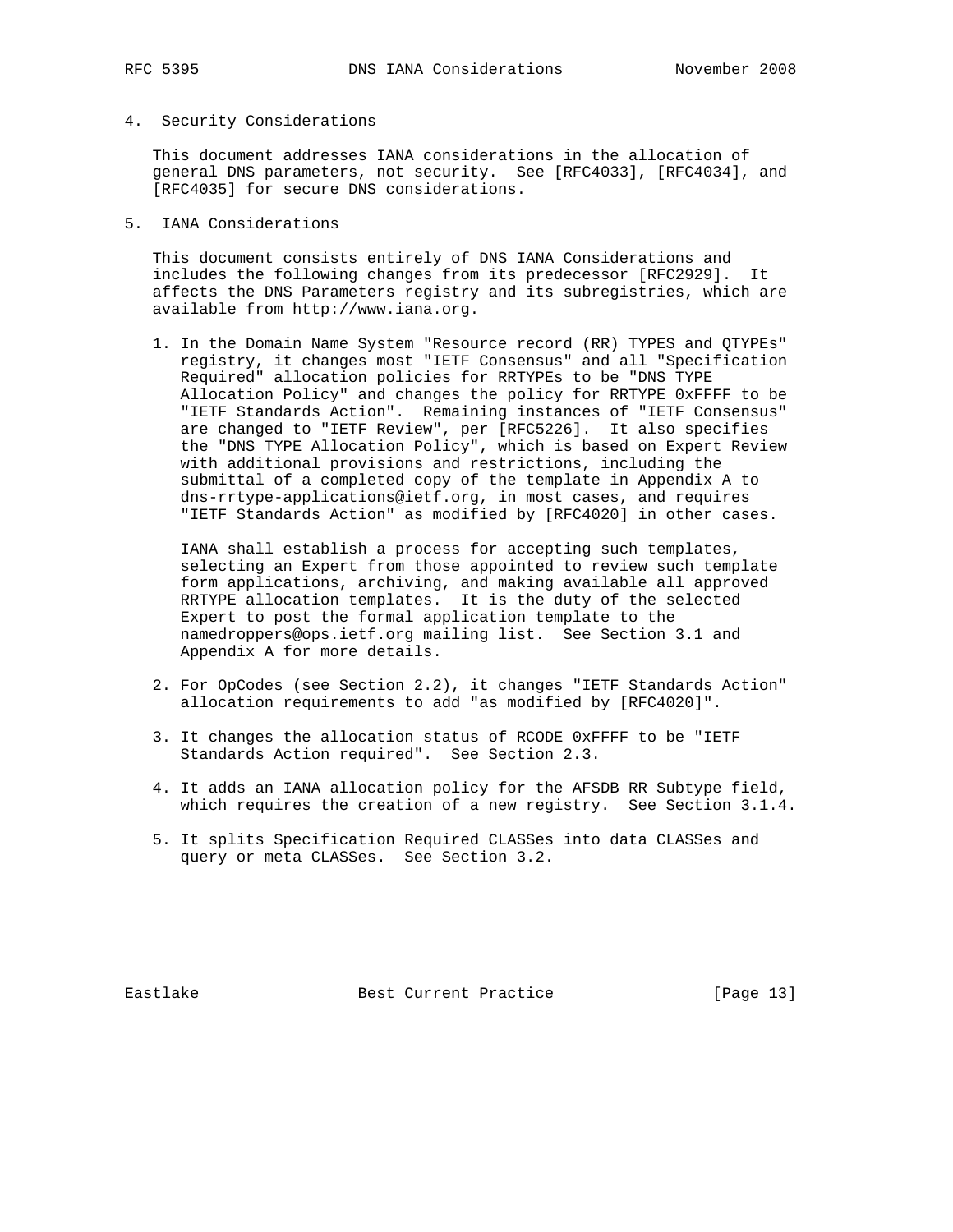Appendix A. RRTYPE Allocation Template

DNS RRTYPE PARAMETER ALLOCATION TEMPLATE

 When ready for formal consideration, this template is to be submitted to IANA for processing by emailing the template to dns-rrtype-applications@ietf.org.

- A. Submission Date:
- B. Submission Type: [ ] New RRTYPE [ ] Modification to existing RRTYPE
- C. Contact Information for submitter: Name: Email Address: International telephone number: Other contact handles:

(Note: This information will be publicly posted.)

- D. Motivation for the new RRTYPE application? Please keep this part at a high level to inform the Expert and reviewers about uses of the RRTYPE. Remember most reviewers will be DNS experts that may have limited knowledge of your application space.
- E. Description of the proposed RR type. This description can be provided in-line in the template, as an attachment, or with a publicly available URL:
- F. What existing RRTYPE or RRTYPEs come closest to filling that need and why are they unsatisfactory?
- G. What mnemonic is requested for the new RRTYPE (optional)? Note: This can be left blank and the mnemonic decided after the template is accepted.
- H. Does the requested RRTYPE make use of any existing IANA Registry or require the creation of a new IANA sub-registry in DNS Parameters? If so, please indicate which registry is to be used or created. If a new sub-registry is needed, specify the allocation policy for it and its initial contents. Also include what the modification procedures will be.

Eastlake Best Current Practice [Page 14]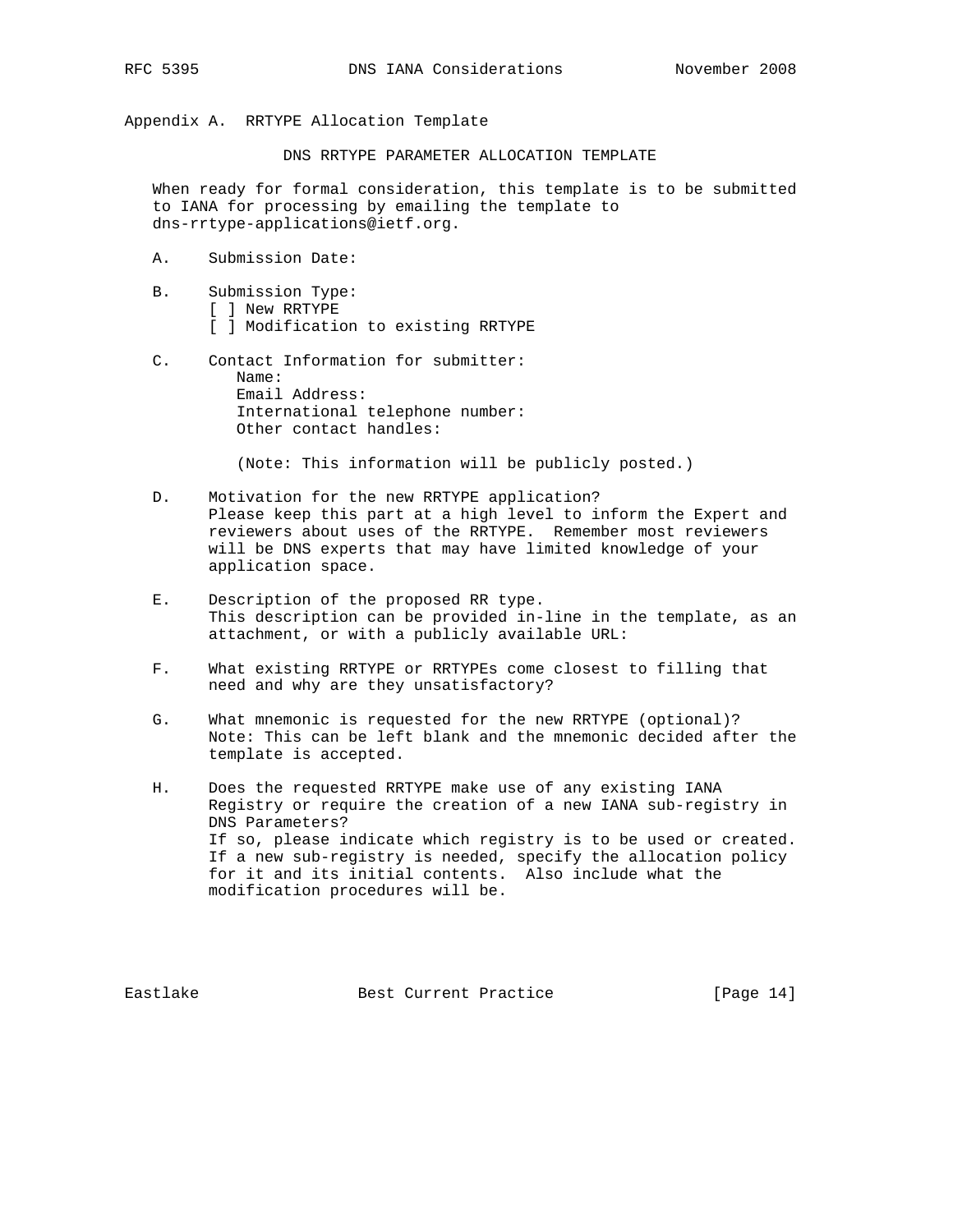- I. Does the proposal require/expect any changes in DNS servers/resolvers that prevent the new type from being processed as an unknown RRTYPE (see [RFC3597])?
- J. Comments:

Normative References

- [RFC1034] Mockapetris, P., "Domain names concepts and facilities", STD 13, RFC 1034, November 1987.
- [RFC1035] Mockapetris, P., "Domain names implementation and specification", STD 13, RFC 1035, November 1987.
- [RFC1996] Vixie, P., "A Mechanism for Prompt Notification of Zone Changes (DNS NOTIFY)", RFC 1996, August 1996.
- [RFC2136] Vixie, P., Ed., Thomson, S., Rekhter, Y., and J. Bound, "Dynamic Updates in the Domain Name System (DNS UPDATE)", RFC 2136, April 1997.
- [RFC2181] Elz, R. and R. Bush, "Clarifications to the DNS Specification", RFC 2181, July 1997.
- [RFC2671] Vixie, P., "Extension Mechanisms for DNS (EDNS0)", RFC 2671, August 1999.
- [RFC2845] Vixie, P., Gudmundsson, O., Eastlake 3rd, D., and B. Wellington, "Secret Key Transaction Authentication for DNS (TSIG)", RFC 2845, May 2000.
- [RFC2930] Eastlake 3rd, D., "Secret Key Establishment for DNS (TKEY RR)", RFC 2930, September 2000.
- [RFC3425] Lawrence, D., "Obsoleting IQUERY", RFC 3425, November 2002.
- [RFC3597] Gustafsson, A., "Handling of Unknown DNS Resource Record (RR) Types", RFC 3597, September 2003.
- [RFC4020] Kompella, K. and A. Zinin, "Early IANA Allocation of Standards Track Code Points", BCP 100, RFC 4020, February 2005.
- [RFC4033] Arends, R., Austein, R., Larson, M., Massey, D., and S. Rose, "DNS Security Introduction and Requirements", RFC 4033, March 2005.

Eastlake Best Current Practice [Page 15]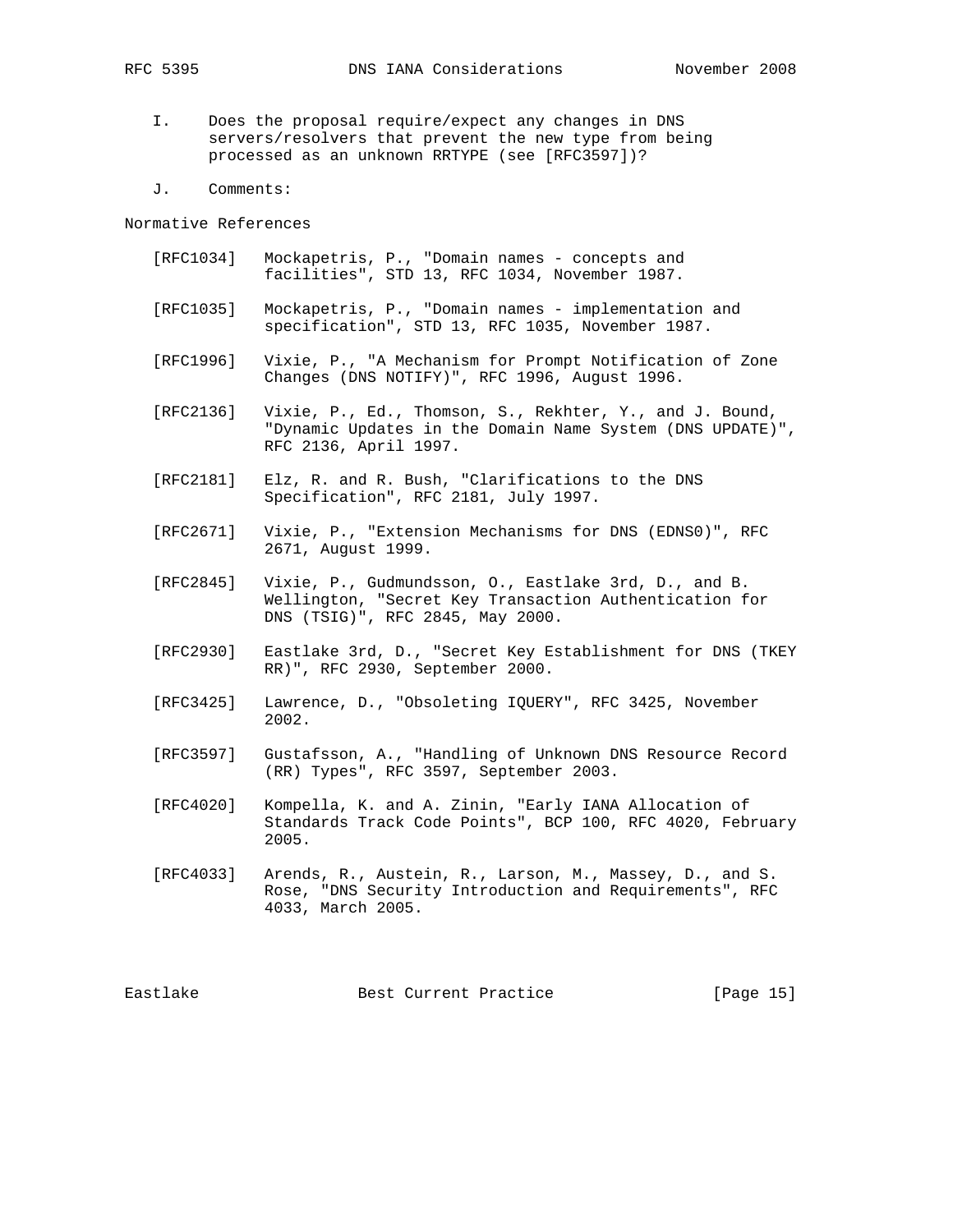- [RFC4034] Arends, R., Austein, R., Larson, M., Massey, D., and S. Rose, "Resource Records for the DNS Security Extensions", RFC 4034, March 2005.
- [RFC4035] Arends, R., Austein, R., Larson, M., Massey, D., and S. Rose, "Protocol Modifications for the DNS Security Extensions", RFC 4035, March 2005.
- [RFC4635] Eastlake 3rd, D., "HMAC SHA (Hashed Message Authentication Code, Secure Hash Algorithm) TSIG Algorithm Identifiers", RFC 4635, August 2006.
- [RFC5226] Narten, T. and H. Alvestrand, "Guidelines for Writing an IANA Considerations Section in RFCs", BCP 26, RFC 5226, May 2008.
- [US-ASCII] ANSI, "USA Standard Code for Information Interchange", X3.4, American National Standards Institute: New York, 1968.

### Informative References

- [Dyer1987] Dyer, S., and F. Hsu, "Hesiod", Project Athena Technical Plan - Name Service, April 1987.
- [Moon1981] Moon, D., "Chaosnet", A.I. Memo 628, Massachusetts Institute of Technology Artificial Intelligence Laboratory, June 1981.
- [RFC1183] Everhart, C., Mamakos, L., Ullmann, R., and P. Mockapetris, "New DNS RR Definitions", RFC 1183, October 1990.
- [RFC1591] Postel, J., "Domain Name System Structure and Delegation", RFC 1591, March 1994.
- [RFC2606] Eastlake 3rd, D. and A. Panitz, "Reserved Top Level DNS Names", BCP 32, RFC 2606, June 1999.
- [RFC2673] Crawford, M., "Binary Labels in the Domain Name System", RFC 2673, August 1999.
- [RFC2929] Eastlake 3rd, D., Brunner-Williams, E., and B. Manning, "Domain Name System (DNS) IANA Considerations", BCP 42, RFC 2929, September 2000.
- [RFC2931] Eastlake 3rd, D., "DNS Request and Transaction Signatures ( SIG(0)s )", RFC 2931, September 2000.

Eastlake Best Current Practice [Page 16]